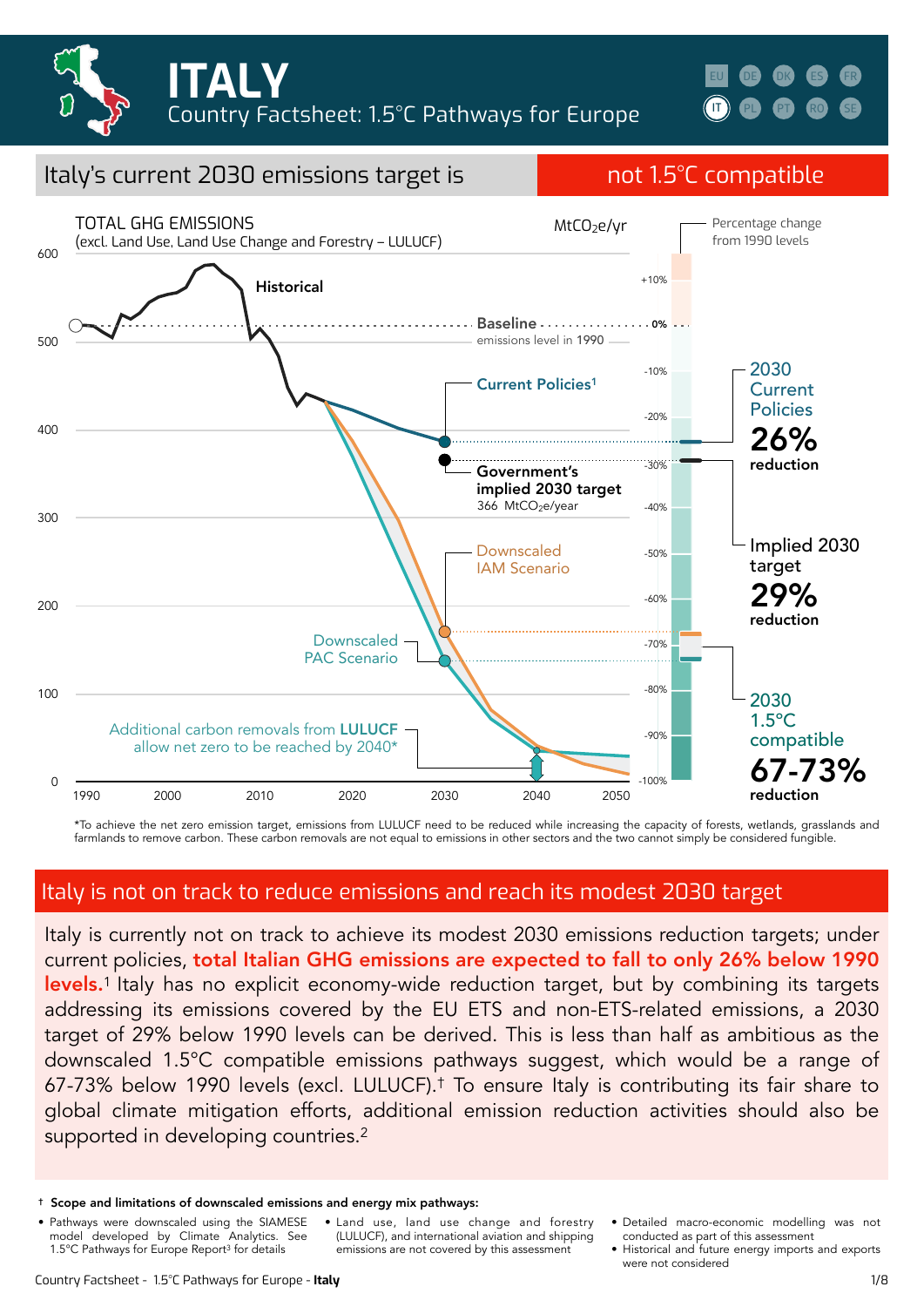### CURRENT SITUATION Snapshot of Italy's emissions and energy system

#### Emissions profile

Italy's emissions peaked in 2005, well above 1990 levels, and then began to decline rapidly after 2008 due to the global financial crisis and an associated economic slowdown.4 Under current policies, however, the projected decline in emissions over this decade is far more gradual, with 2030 emissions projected to be just 8% lower than 2019 levels.1 Since their peak in 2004, power sector emissions have fallen five percentage points from a 21% share of total emissions, to 15% in 2019, primarily due to a steep reduction in the use of oil and coal.

Conversely, transport and buildings emissions have fallen more slowly (both -18%) than those in the power sector (-40%) between 2005 and 2019. The transport sector is the only sector with higher emissions in 2019 than in 1990. Emissions in the industry sector fell 42% between 2005 and 2019, mirroring a similar drop in energy demand that is a result of a decline in industrial capacity.5



#### **ITALY** EMISSIONS BY SECTOR6

#### Energy overview and main policy gaps

Italy has achieved a steep reduction in total coal demand in recent years, reaching 71% below 2005 levels in 2019 while total energy use fell just 26% over the same period.5 A 2025 coal phase out policy has been in place since 2017, which is aligned with the 1.5°C temperature goal.<sup>1</sup> Oil demand fell more rapidly than the overall drop in energy use between 2005 and 2019, primarily due to a decline in the industry sector and its use in the power sector being

phased out.5 Natural gas consumption fell just 13% over this time. Policies to rapidly reduce oil and gas consumption further are needed in particular for the transport and buildings sector respectively. Italy has very significant solar resources that it is seeking to tap with its 55% 2030 renewable generation target. There is as yet, no policy to phase out natural gas consumption in the Italian economy.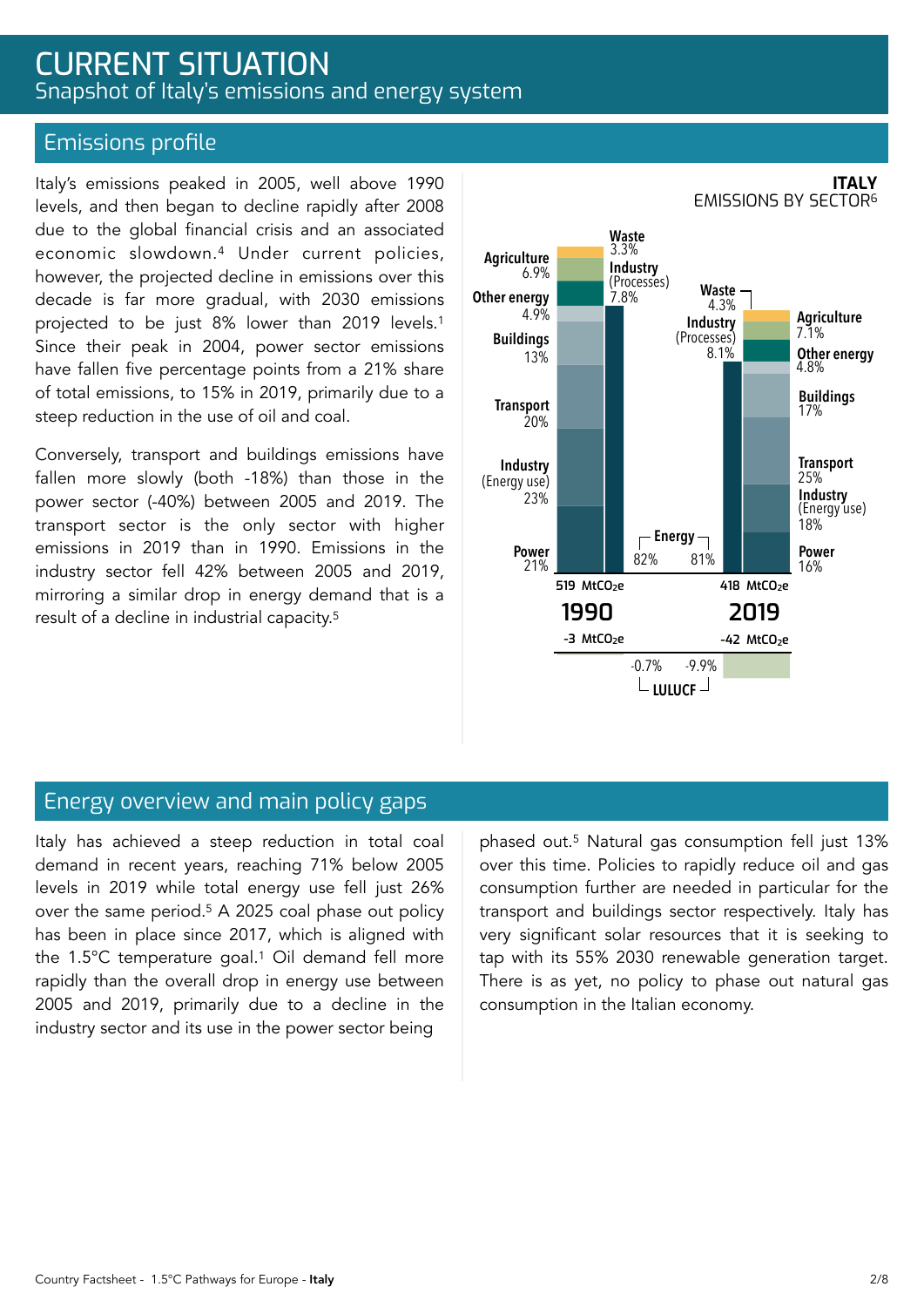### Civil Society & Global Integrated Assessment Models 1.5°C energy and climate scenarios for Europe

The aim of the 1.5°C Pathways for Europe Project is to derive Paris Agreement compatible emissions and energy mix pathways for key European countries. The project seeks to highlight existing scenarios that demonstrate that a very high level of ambition on climate and energy policy *is possible* for the European Union. To reflect the varied methodologies employed to construct such scenarios, we assess the Paris Agreement Compatible (PAC) energy scenario, and a scenario from the global REMIND integrated assessment model (IAM), both embodying high levels of 2030 climate ambition in the European Union region. We use the SIAMESE model developed by Climate Analytics to create country level pathways, using the PAC/REMIND scenario results for the European Union as input and downscaling them based on demographic, economic, energy system, and policy heterogeneity between countries.7 We outline key differences between the two scenarios used as input for the SIAMESE downscaling process below.

#### **PAC<sup>8</sup>** Paris Agreement Compatible Energy Scenario  $\blacksquare$ <sup>8</sup>,100  $\blacksquare$  Global IAM  $^{9,10}$

The PAC scenario for the EU28 was developed through a bottom-up collective research exercise involving energy and climate experts and incorporating findings from relevant scientific literature.

Around 150 stakeholders from member organisations of the European Environmental Bureau (EEB) and Climate Action Network (CAN) Europe, and from science and industry were involved in the scenario building process.

The PAC scenario is an attempt to construct a European-wide energy scenario which is aligned with the Paris Agreement's objective to limit global warming to 1.5°C and which embodies the demands of civil society.

In doing this it suggests a trajectory with:

- 100% renewable energy supply by 2040
- At least 65% GHG emissions reduction below 1990 levels by 2030
- Net zero emissions by 2040

# An integrated scenario reaching 1.5°C

We assess the global REMIND 1.7 CEMICS-1.5- CDR8 scenario as an additional line of evidence for pathways for the European Union to achieve the 1.5°C long-term temperature goal of the Paris Agreement. REMIND is a global energy-economyclimate model that maximises inter-temporal welfare. It contains macro-economic, energy system, and climate modules that are integrated to attain exogenously prescribed climate targets.11

Population and GDP growth are key drivers of future energy demand and, thus, GHG emissions in IAMs. In our SIAMESE-based downscaling approach, we therefore take growth rates from the shared socioeconomic pathway (SSP) scenarios, specifically SSP2, a middle of the road scenario, in order to assess what the EU-region results of this scenario imply for country-specific energy system transformation.

Key outputs for the EU region from this scenario are:

- 90% renewable energy supply by 2040
- 62% GHG emissions reduction below 1990 levels by 2030 (excl. LULUCF)
- Net zero emissions between 2045-2050

#### Carbon Capture and Storage (CCS):

A key assumption underpinning the PAC scenario is that carbon capture and storage will not be required to achieve net zero emissions for the European Union.

#### Carbon Capture and Storage (CCS):

This IAM scenario envisages some natural gas and biomass combustion with carbon capture and storage.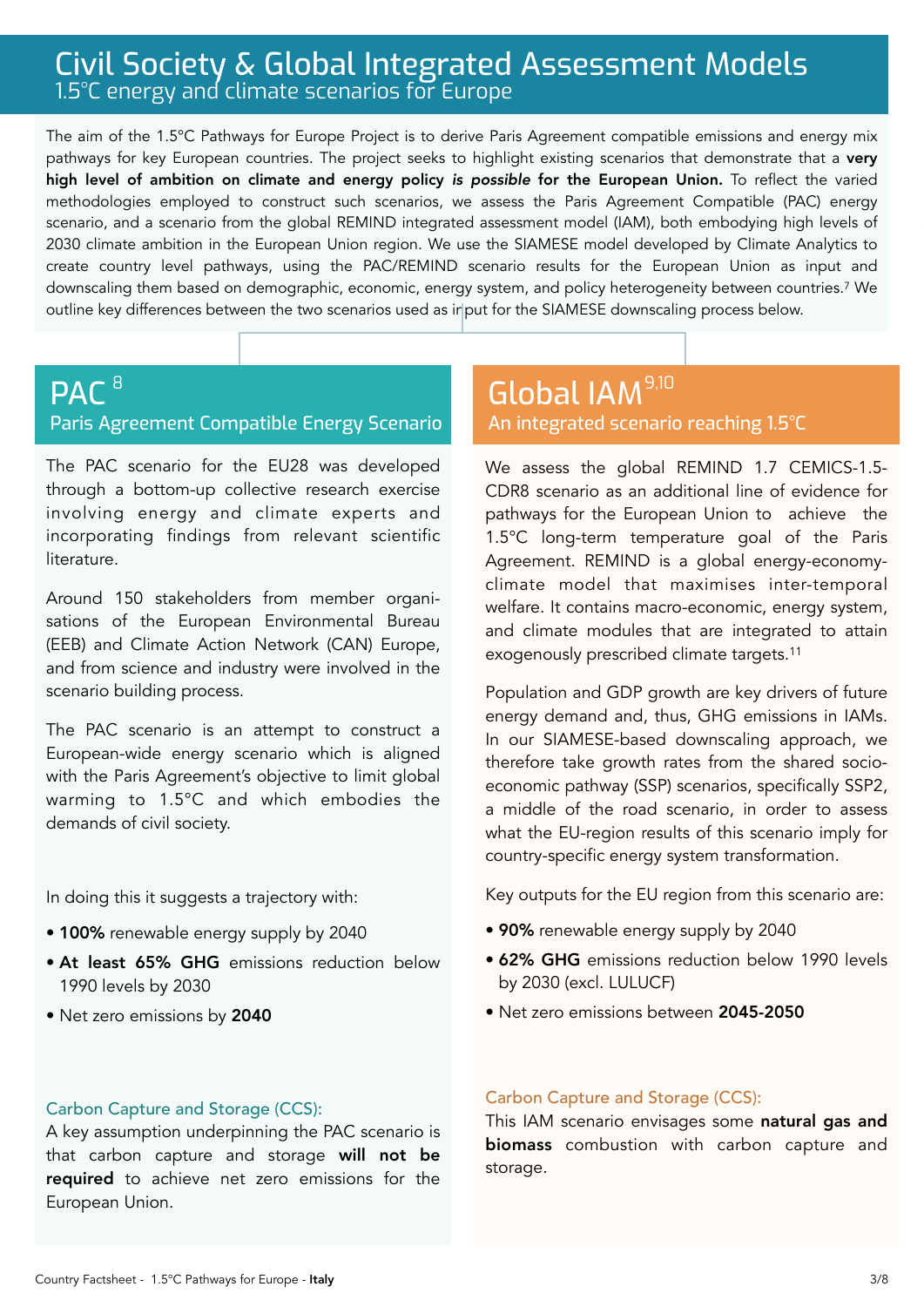# Economy-Wide 1.5°C Pathways

According to the analysis undertaken in this project, achieving a 1.5°C compatible economy for Italy requires a 67-73% reduction in total GHG emissions below 1990 levels by 2030 (excl. LULUCF), and reaching net zero emissions between 2040 and 2050.

There are numerous different pathways to reaching net zero emissions in this timeframe. In the scenarios analysed, a LULUCF sink of 9-29 MtCO<sub>2</sub>e would achieve net zero by 2050, while under the PAC scenario, a LULUCF sink of 35 MtCO<sub>2</sub>e would achieve net zero emissions in 2040. This is roughly the size of Italy's current LULUCF sink.6

# 1.5°C Compatible 2030 primary energy mix<sup>\*</sup>

|                                    | $2017^5$ | 2030                                   |
|------------------------------------|----------|----------------------------------------|
| <b>Renewables</b><br>incl. biomass | 18%      | $57 - 63%$<br><b>PAC</b><br><b>IAM</b> |
| <b>Fossil Fuels</b>                | 82%      | $37 - 43%$<br>PAC IAM                  |
| <b>Nuclear</b>                     | $0\%$    | 0%                                     |

In the downscaled PAC and IAM pathways the share of unabated fossil fuels in primary energy demand is be reduced to between 37-43% by 2030, whereas the share of renewables including biomass reach between 57-63% by the same date.

reduced while increasing the capacity of forests, wetlands, grasslands and farmlands to remove carbon. These carbon removals are not equal to emissions in other sectors

and the two cannot simply be considered fungible.

The transport and building sectors constitute a combined 39% of total GHG emissions in Italy (2019), illustrating the need for strong policies to reduce the oil and natural gas demand that produce these sectoral emissions.<sup>6</sup>

\*Primary energy supply includes losses that occur during the conversion of nuclear and fossil fuels to electricity, resulting in a higher proportion of both nuclear and fossil fuels than in total final energy demand



The **PAC** scenario depicts a future where total energy use rapidly declines through efficiency gains, largely from switching fossil fuel consumption to renewables, increased rates of material reuse and recycling, and consumer demand reduction.

The **[IAM scenario](https://www.pik-potsdam.de/en/institute/departments/transformation-pathways/models/remind/remind16_description_2015_11_30_final#:~:text=REMIND%20is%20a%20global%20energy,inter-temporal%20welfare%20is%20maximized.&text=Macro-economic%20production%20factors%20are,,%20labor,%20and%20final%20energy.)** also achieves efficiency gains, but assumes energy demand continues to rise over time in line with historical growth trends. The large increase in national total primary energy supply reflects the overall increase in the modelled Europe-wide scenario results.

#### **ITALY** TOTAL GHG EMISSIONS (excl. LULUCF) MtCO2e/yr



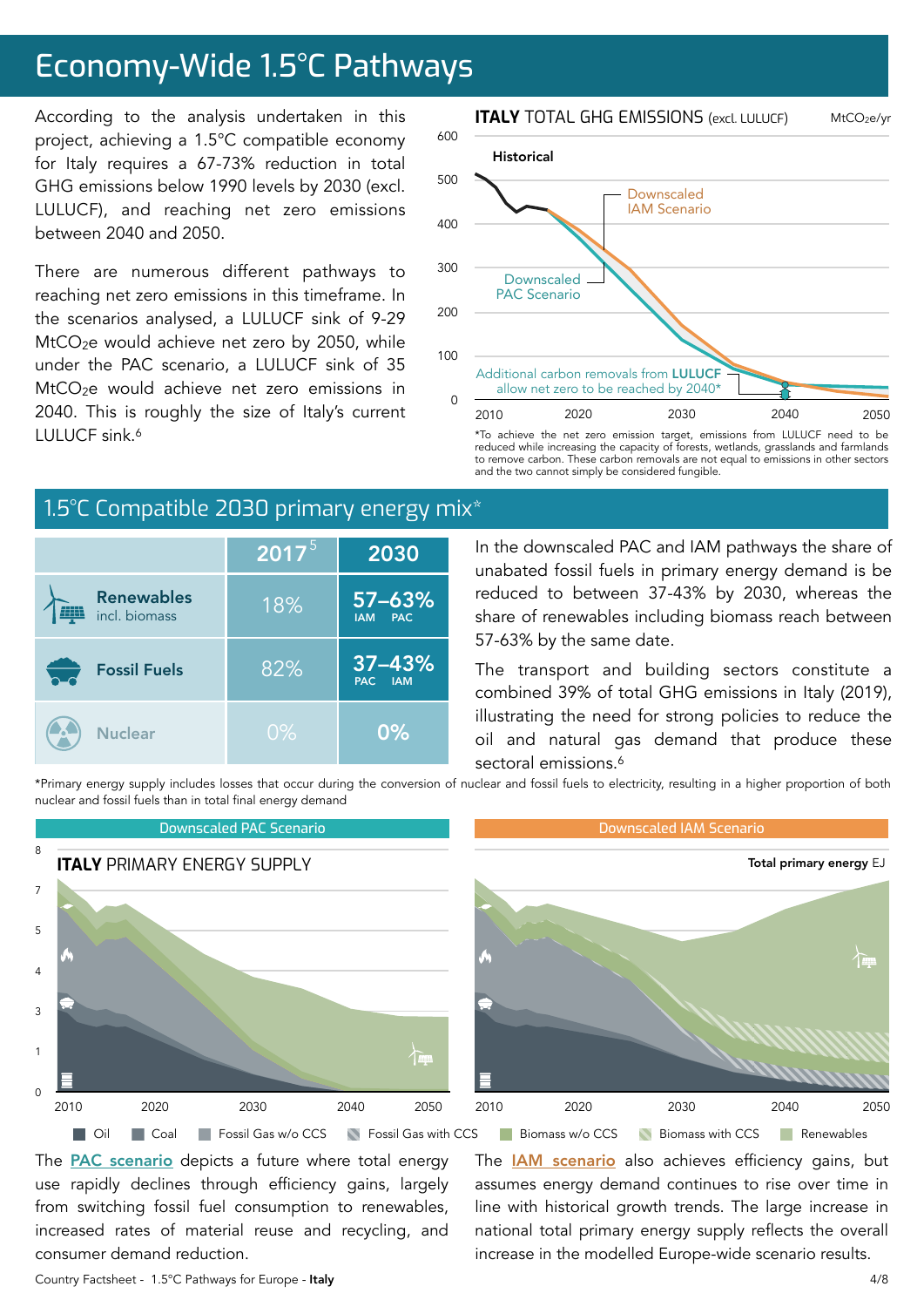# Sectoral decarbonisation: Power



|          | <b>Renewables</b><br><b>EQUA</b><br>incl. biomass | Coal | <b>Fossil gas</b>    | <b>Nuclear</b> |
|----------|---------------------------------------------------|------|----------------------|----------------|
| $2017^5$ | 36%                                               | 12%  | 48%                  | $0\%$          |
| 2030     | 82-91%<br>IAM PAC                                 | 0%   | $9 - 18%$<br>PAC IAM | $0\%$          |

\*No detailed wholesale electricity market modelling was undertaken for this assessment



#### Towards a fully decarbonised power sector

Following Italy's decision to phase out coal use by 2025, a natural gas phase out date of between 2035 and 2040 is needed to ensure the power sector is aligned with the 1.5°C compatible downscaled pathways. Steep increases in renewable energy generation will be needed, beyond the 55% renewable power generation target for 2030, and beyond even the 70-72% renewable power generation target suggested by the Italian Minister for the Ecological Transition in 2021 that would be needed to meet the EU's new emission reduction target of 55% by 2030.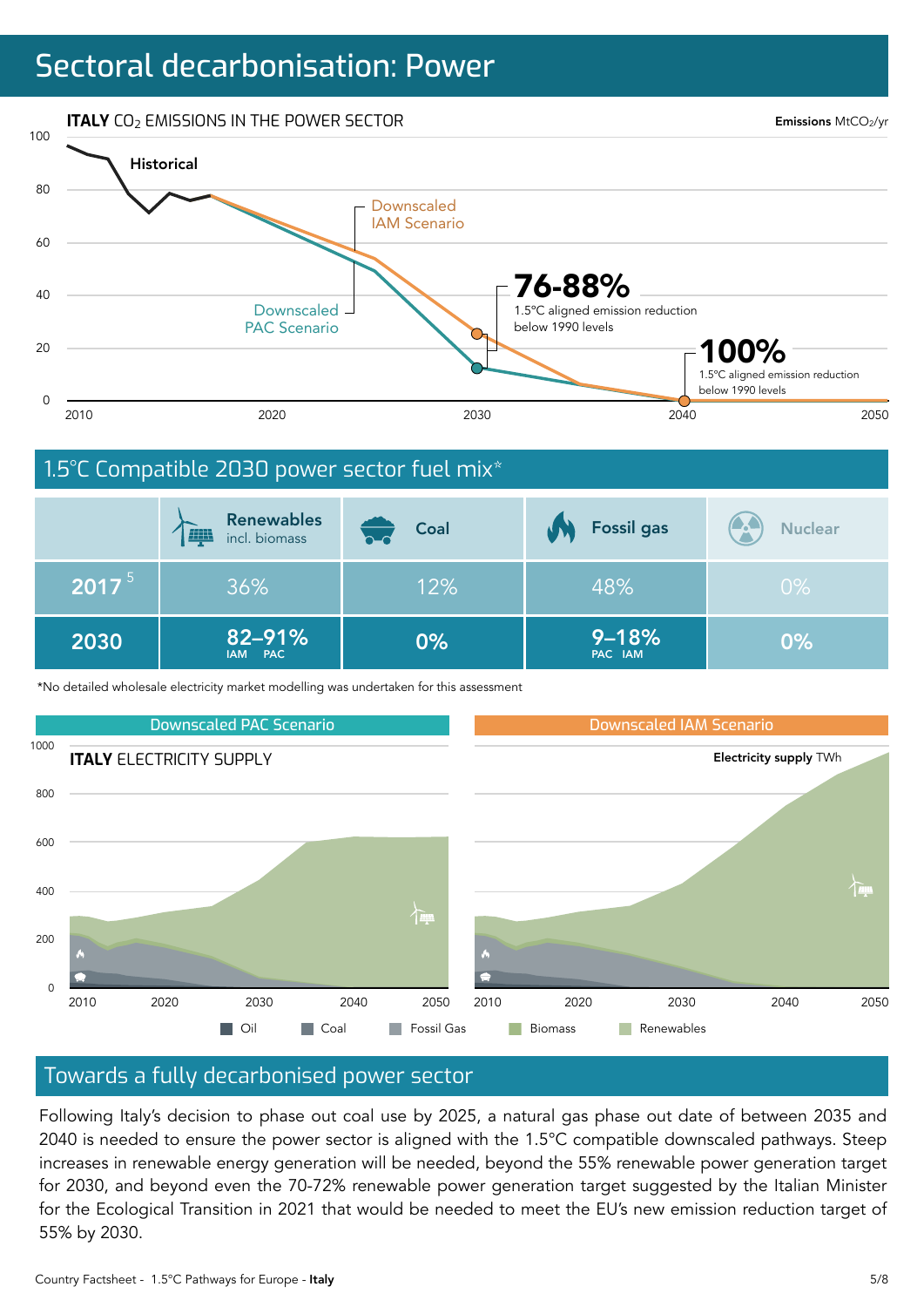# Sectoral decarbonisation: Industry



significantly until 2040 in the pathway downscaled from the PAC scenario, whereby energy-related emissions reach zero and further reductions occur more gradually. This is due to the nature of these residual (process) emissions that are harder to mitigate than those from fuel combustion.

It was not possible to downscale the chosen IAM scenario due to a misalignment of scenario and





#### Towards a fully decarbonised industry sector

Coal use in Italian industry fell twice as much as total industrial energy demand between 2005 and 2019, outpacing the sector's decline.5 In 2019, coal made up just 3% of total energy demand, down from 10% in 1990. Oil demand in industry also fell dramatically over recent years, making up just 7% of total demand in 2019, compared with 24% in 1990. The remaining coal demand must be mostly phased out by 2030, with oil mostly eliminated by 2035 to align with the 1.5°C compatible trajectory downscaled from the PAC scenario. Natural gas consumption, which has mostly maintained its share in energy demand, must be eliminated by 2040 and begin to decline immediately.

Country Factsheet - 1.5°C Pathways for Europe - Italy 6/8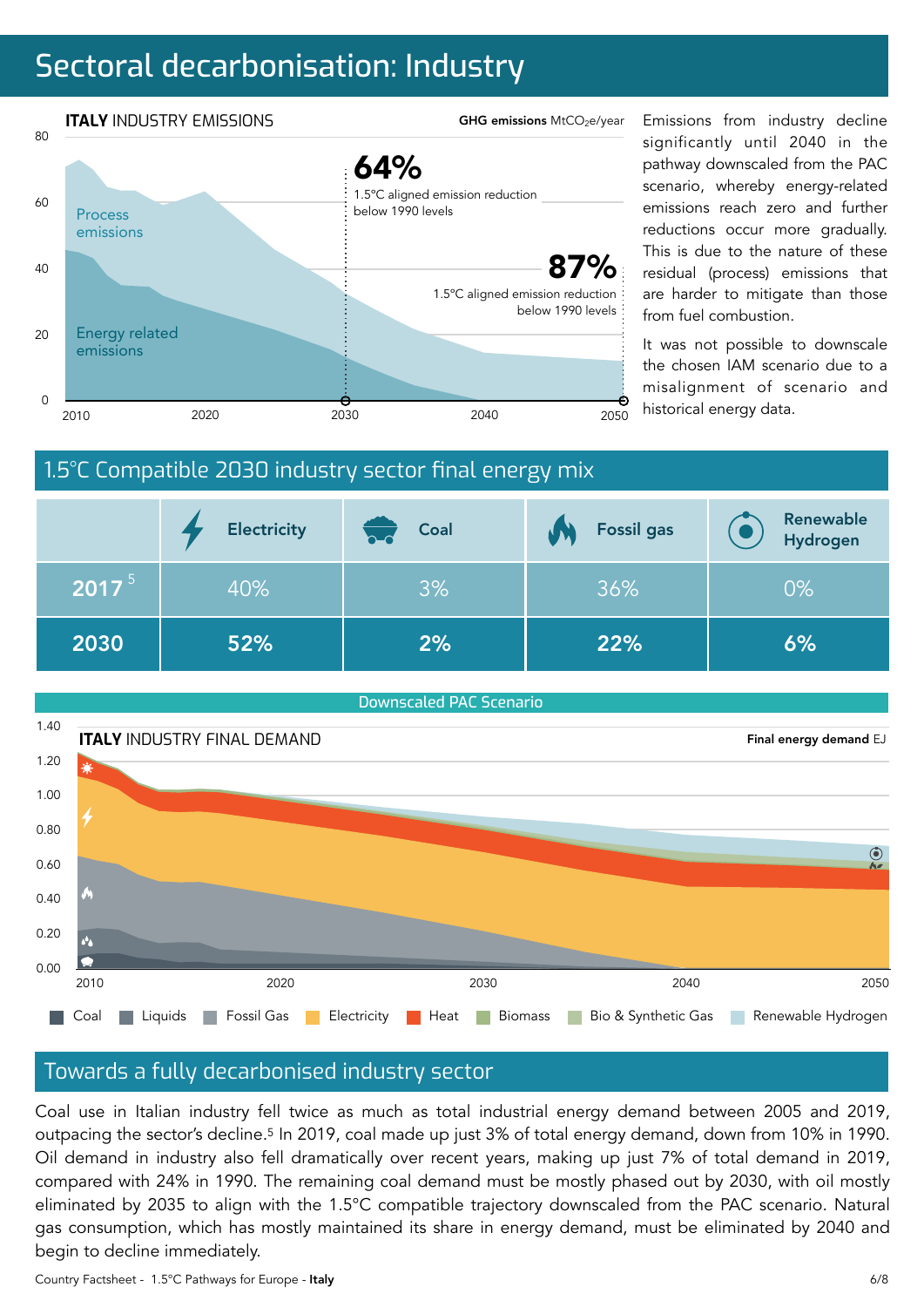# **Closing the Ambition Gap** Closing the Ambition Gap

### Key characteristics of Italy's 1.5°C compatible pathways

|                                                    | <b>Historical</b>             | 1.5°C compatible benchmarks       |                                    | <b>Country targets</b>        |      |
|----------------------------------------------------|-------------------------------|-----------------------------------|------------------------------------|-------------------------------|------|
|                                                    | 2017                          | 2030                              | 2050                               | 2030 (implied)                | 2050 |
| <b>Total GHG</b><br>excl. LULUCF                   | 433<br>MtCO <sub>2</sub> e/yr | 138-171<br>MtCO <sub>2</sub> e/yr | $9 - 29$<br>MtCO <sub>2</sub> e/yr | 366<br>MtCO <sub>2</sub> e/yr |      |
|                                                    | 16%<br>below 1990             | $67 - 73%$<br>below 1990          | 94-98 %<br>below 1990              | 29%<br>below 1990             |      |
| <b>Emissions intensity of</b><br>power generation* | 268<br>gCO2/kWh               | $29 - 60$<br>gCO2/kWh             | $\Omega$<br>gCO2/kWh               |                               |      |
| Share of renewable power                           | 36 %                          | 82-91 %                           | 100 %                              | 55 %                          |      |
| Share of unabated fossil<br>fuel in power          | 64 %                          | $9 - 18%$                         | 0%                                 |                               |      |
| Share of nuclear power                             | 0%                            | 0%                                | 0%                                 |                               |      |
| Industry electrification rate                      | 40 %                          | 52 %                              | 64 %                               |                               |      |

\* Does not include upstream emissions

#### Raising Ambition

Italy's current 2030 targets combined fall far short of the 1.5°C compatible range of 67-73% below 1990 levels (excl. LULUCF) suggested by the downscaled emissions pathways. Setting 2030 and 2050 economy-wide emissions targets that fall within this range should be a priority, as should raising its 2030 renewable power generation target to at least 82%. Reaching net zero emissions in 2050 will require a rapid decarbonisation across all sectors including transport and buildings, sectors to this date that have underperformed with regards to emissions reductions, and which are not covered by this analysis.

#### Other modelling results

#### **[University of Technology Sydney: 100%](https://www.uts.edu.au/research-and-teaching/our-research/institute-sustainable-futures/our-research/energy-futures/100-percent-renewable-energy-italy)  [renewable energy - An energy revolution for](https://www.uts.edu.au/research-and-teaching/our-research/institute-sustainable-futures/our-research/energy-futures/100-percent-renewable-energy-italy)  [Italy \(ADV scenario\)](https://www.uts.edu.au/research-and-teaching/our-research/institute-sustainable-futures/our-research/energy-futures/100-percent-renewable-energy-italy)**<sup>12</sup>

- 75% renewable energy generation by 2030, 100% by 2040
- 33% renewable share of primary energy by 2030, 96% by 2050

#### **[ESta: The Green Deal pays o](https://www.italiaclima.org/wp-content/uploads/2020/10/Il-Green-Deal-conviene-Italian-Climate-Network.pdf)ff. Benefits for [economy and work in Italy by 2030](https://www.italiaclima.org/wp-content/uploads/2020/10/Il-Green-Deal-conviene-Italian-Climate-Network.pdf)**<sup>13</sup>

• 100% renewable final energy consumption by 2050

#### **Elemens: Decarbonisation Roadmap Italy 2030 (Legambiente Scenario)**<sup>14</sup>

- 55% GHG emissions reduction by 2030, 95% by 2050
- 63% renewable share of electricity production by 2030
- 38% electrification of manufacturing by 2030, 65% by 2050

| View the full report covering the EU27 and the 9 member states below or view the other factsheets in this series $^{\rm !}$ |        |         |              |        |          |         |              |        |
|-----------------------------------------------------------------------------------------------------------------------------|--------|---------|--------------|--------|----------|---------|--------------|--------|
| <b>Denmark</b>                                                                                                              | France | Germany | <b>Italy</b> | Poland | Portugal | Romania | <b>Spain</b> | Sweden |